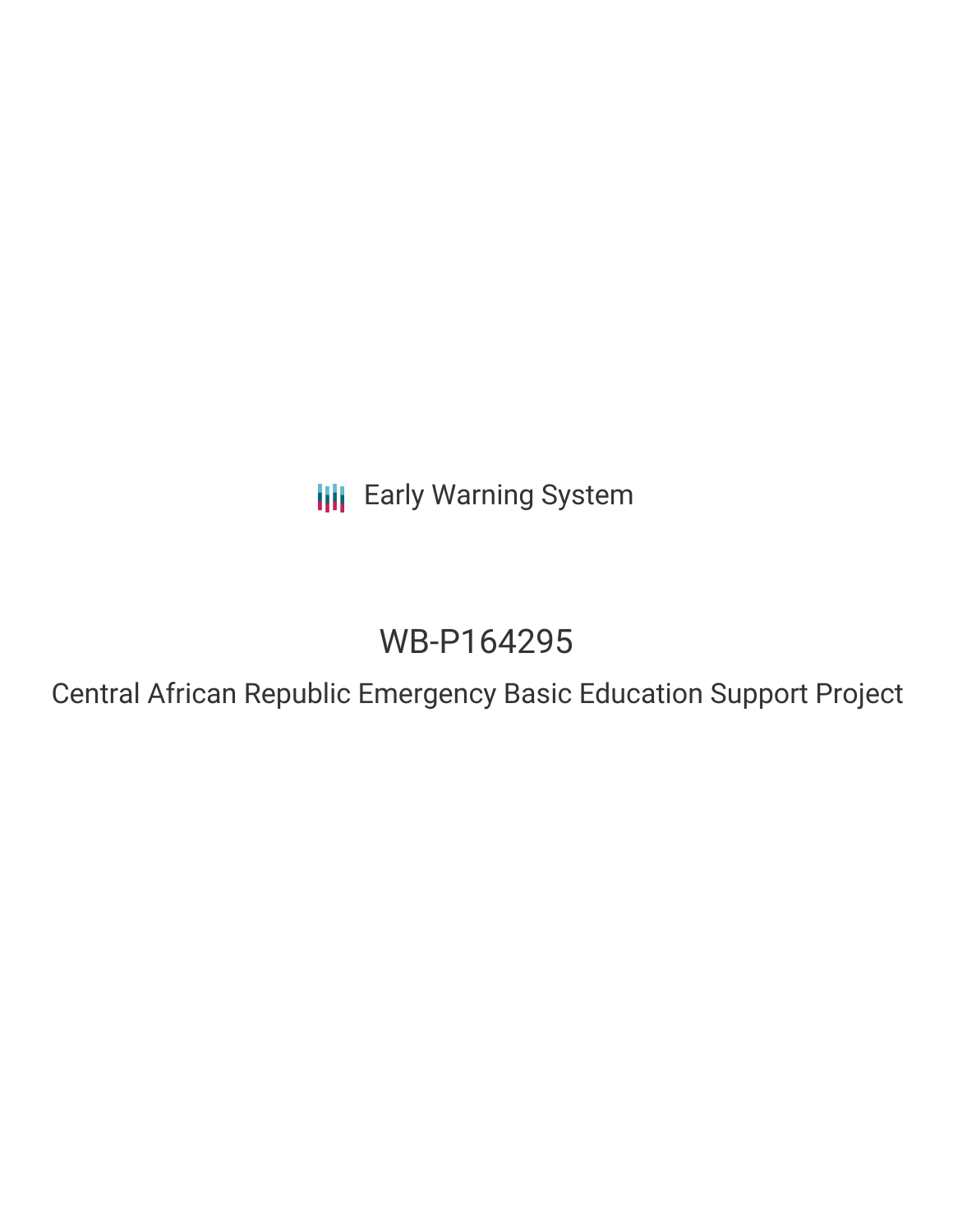

# Early Warning System Central African Republic Emergency Basic Education Support Project

### **Quick Facts**

| <b>Countries</b>               | Central African Republic    |
|--------------------------------|-----------------------------|
| <b>Financial Institutions</b>  | World Bank (WB)             |
| <b>Status</b>                  | Approved                    |
| <b>Bank Risk Rating</b>        | B                           |
| <b>Voting Date</b>             | 2018-06-06                  |
| <b>Borrower</b>                | Central African Republic    |
| <b>Sectors</b>                 | <b>Education and Health</b> |
| <b>Investment Type(s)</b>      | Loan                        |
| <b>Investment Amount (USD)</b> | \$25.00 million             |
| <b>Loan Amount (USD)</b>       | \$25.00 million             |
| <b>Project Cost (USD)</b>      | \$25.00 million             |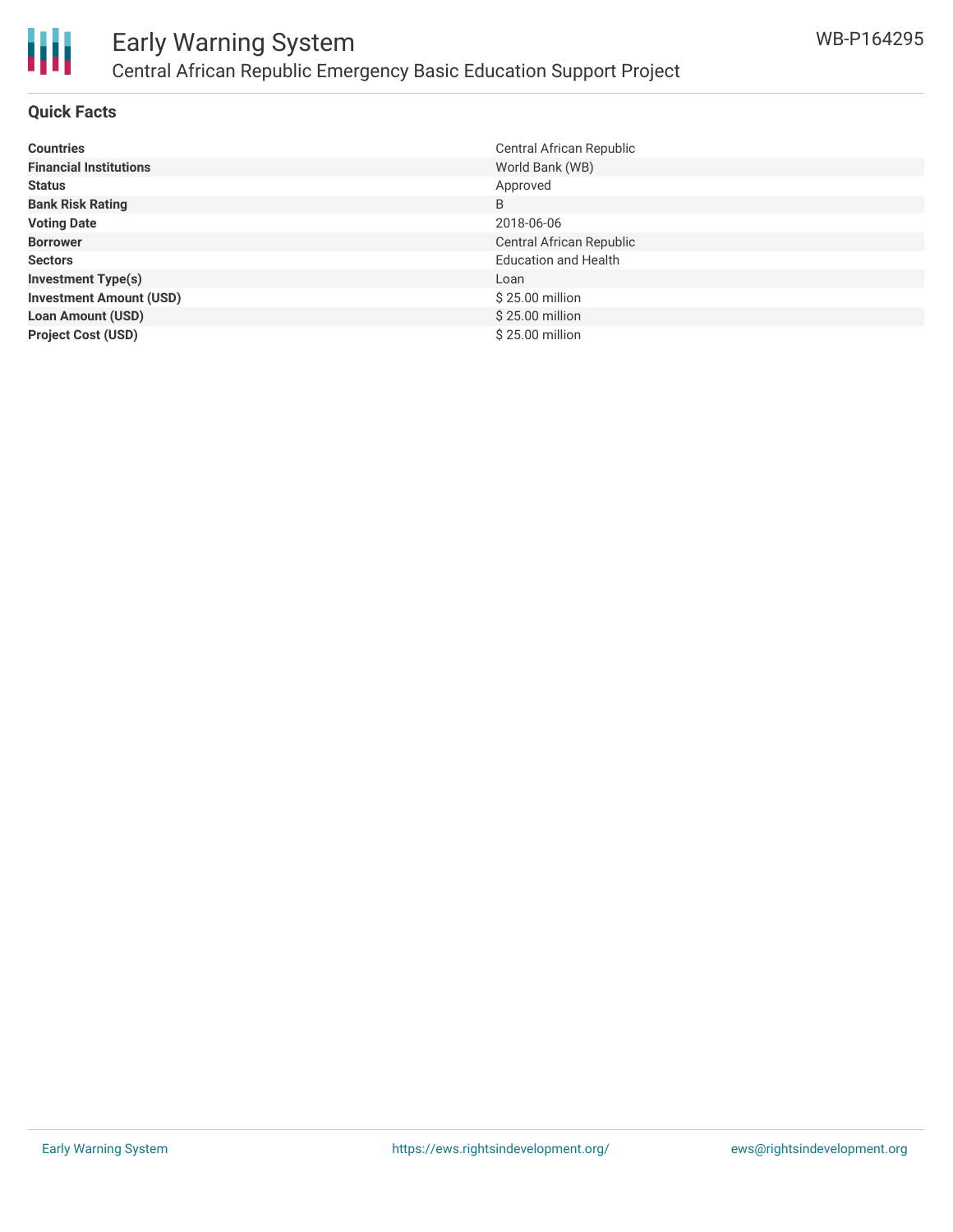

### **Project Description**

According to WB website, the objective is to improve access to quality basic education and strengthen capacity in education sector management. There are four components to the project:

Component 1. Increasing access through school infrastructure development.

Component 2. Enhancing teaching effectiveness and support alternative education programs. This includes two subcomponents: enhancing teaching effectiveness, and support alternative education.

Component 3. Capacity building to strengthen service delivery. The successive crises have severely weakened the service delivery system.

Component 4. Contingency emergency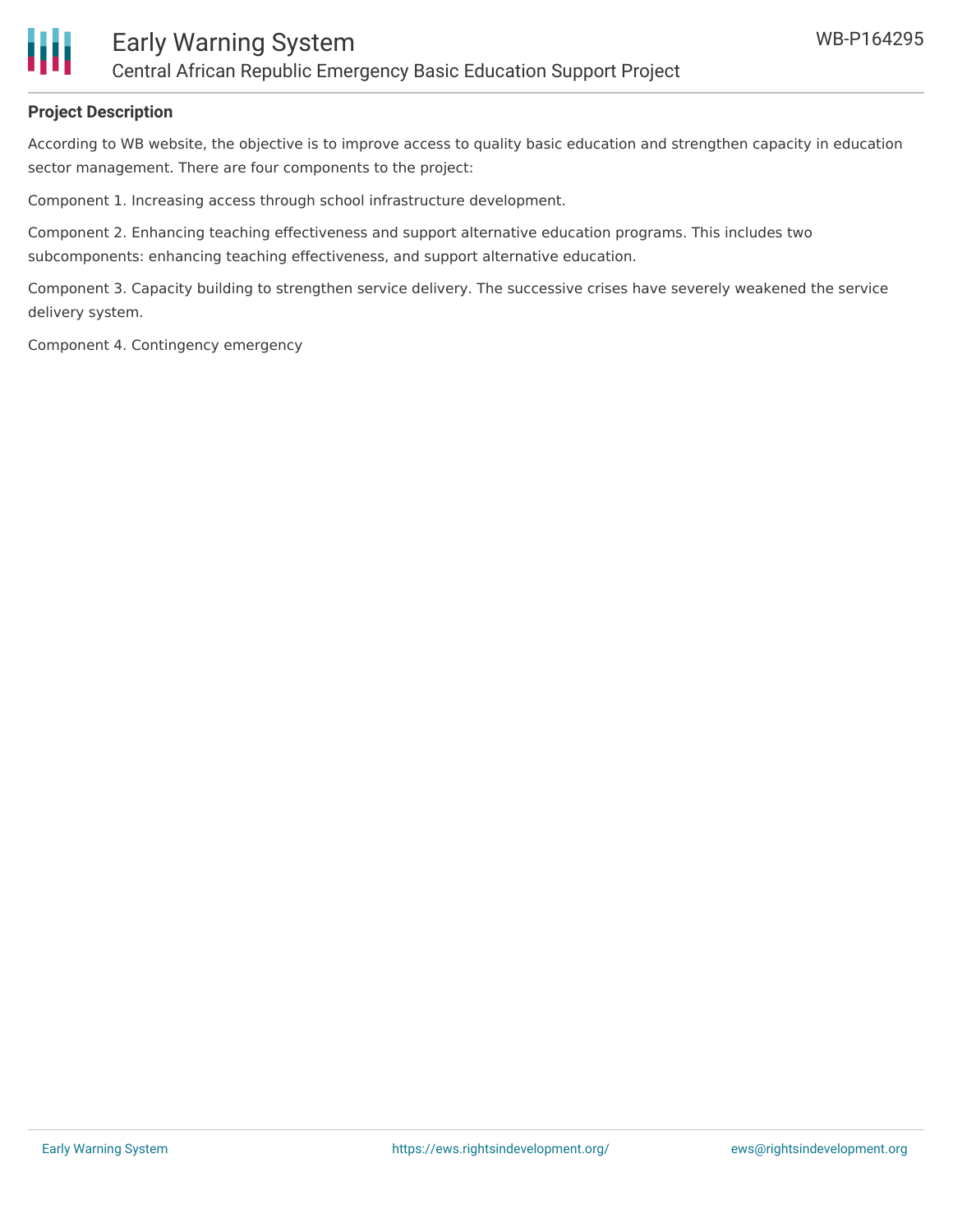

# Early Warning System Central African Republic Emergency Basic Education Support Project

### **Investment Description**

World Bank (WB)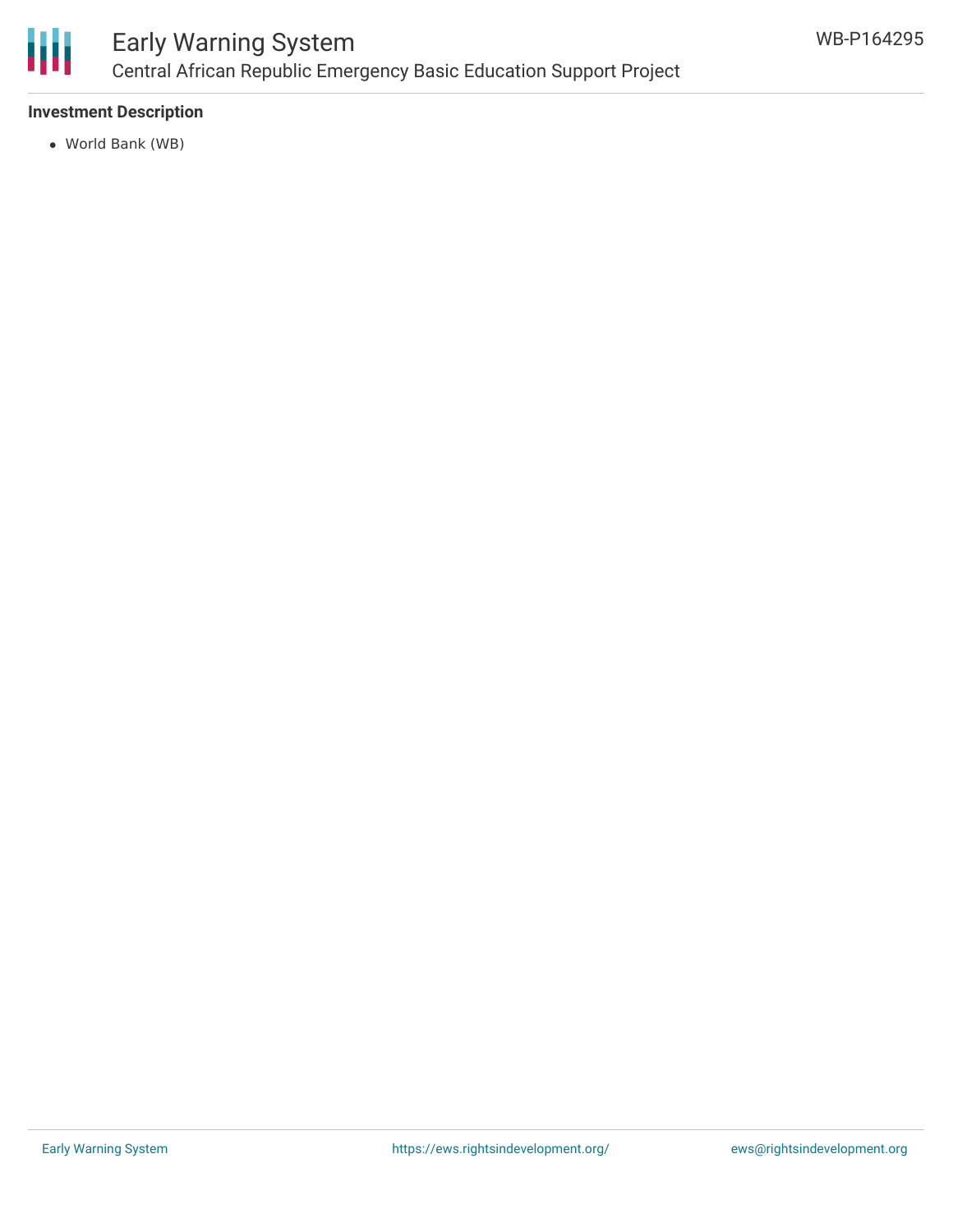

## Early Warning System Central African Republic Emergency Basic Education Support Project

### **Contact Information**

Team Leader: Dung-Kim Pham, Kebede Feda

Senior Operations Officer, World Bank

No contact information provided at the time of disclosure.

Implementing Agency: Ministry of Primary, Secondary, Technical and Literacy Education (MEPSTA)

MADA Ernest, Directeur du Cabinet

Email Address: [mada\\_ernest@yahoo.fr](mailto:mada_ernest@yahoo.fr)